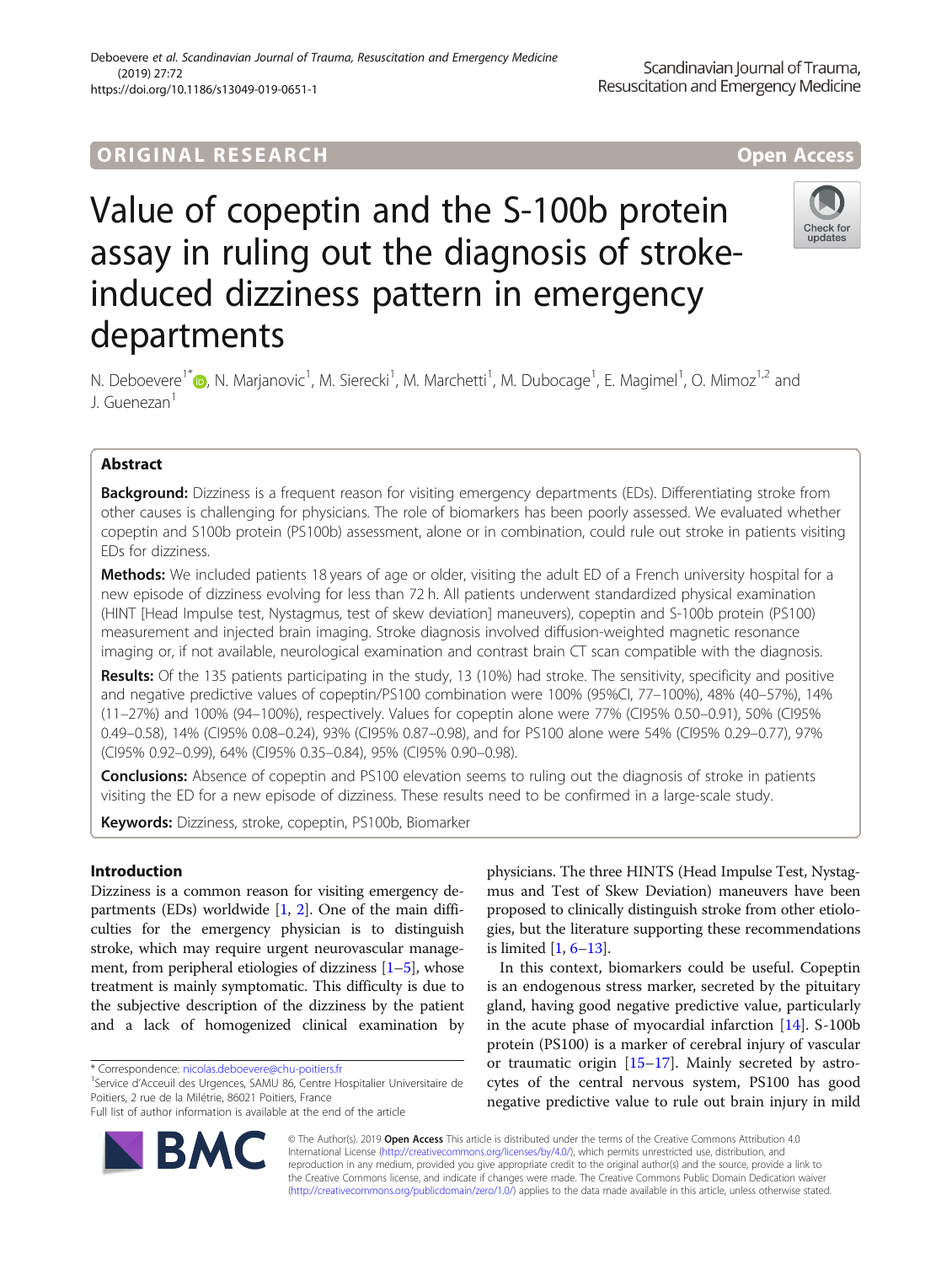head trauma [[18\]](#page-4-0). Both biomarkers have been independently linked to severity of stroke [\[14](#page-4-0), [19](#page-4-0)–[24\]](#page-4-0), and their concentrations increase in proportion to the National Institute of Health Stroke Score (NIHSS) value. Because of their different blood appearance kinetics [[14](#page-4-0)–[18,](#page-4-0) [25](#page-4-0)], early for copeptin and delayed for PS100, their negativity in the acute phase of dizziness has the potential to rule out stroke as its etiology.

We evaluated whether assessment of copeptin and PS100 protein, alone or in combination, in patients visiting an ED for newly developed dizziness could ruling out stroke as its cause.

#### Methods

#### Design of the study

We conducted a prospective, observational, monocenter study from May 1, 2016 to January 31, 2018 in the adult ED of the University Hospital of Poitiers after submitting the protocol to our local ethics committee (reference 2016–27).

#### **Patients**

We included patients 18 years of age or older, visiting the ED for a new episode of dizziness evolving less than 72 h and having given written consent to participate in the study.

Non-inclusion criteria were head trauma during the last 72 h, capillary blood glucose level lower than 0.60 g/L on admission, toxic substance ingestion within 72 h of admission, chest pain or pathological electrocardiogram (heart rhythm disorders discovered in the ED), high-grade cardiac conduction disorders, Brugada and Wolff Parkinson White, unknown bradycardia with heart rate < 40/min, acute coronary syndrome).

Patients without brain imaging (diffusion-weighted magnetic resonance imaging (MRI) or contrast CT scan compatible with the diagnosis) were excluded.

#### Procedures

We developed a protocol on the management of dizziness in an ED based on published scientific knowledge. Reminders on its application were regularly sent to residents and physicians working in the ED. This protocol included:

- Standardized and validated physical examination of dizziness (HINTS maneuvers) [[6,](#page-4-0) [8](#page-4-0), [13](#page-4-0)],
- Search for cerebellar ataxia,
- Search for disharmonious vestibular syndrome,
- Immediate call to a specialist (Neurologist or ENT specialist) when requested by attending emergency physician,
- Blood determination of PS100 and copeptin,

 Brain imaging: MRI alone, CT alone or both. Depending on clinical presentation, the imaging tests were performed during ED stay, during hospitalization or externally. Presence or absence of stroke was established on diffusion-weighted brain MRI [\[26\]](#page-4-0). In case of normal contrast CT alone, a specialized opinion should exclude the need for diffusion-weighted MRI according to clinical presentation.

#### Data collection

Age, sex and time between dizziness onset and ED visit were collected using Resurgences<sup>®</sup> software (Intuitive, Berger-Levrault, Boulogne - Billancourt, France).

PS100 concentrations were measured on serum samples by electro-chemiluminescence assay (Roche, Mannheim, Germany). Copeptin concentrations were measured on serum samples by the Kryptor method (Thermo Scientific, Hennigsdorf, Germany).

The positivity threshold for copeptin was set, in accordance with the laboratory standard, at strictly above 10 pmol/L and that of PS100 was set at strictly above 0.105 μmol/L.

#### Statistical analyses

All data were anonymized and analyzed with Excel® software (Microsoft corporation, Redmond, WA, USA). Quantitative variables were described by their median and interquartile and compared using Mann Whitney U test. Qualitative variables were described by their gross number and percentage and compared by a Chi-2 test. A value of  $p < 0.05$  was considered significant. Sensitivity, specificity, and positive and negative predictive values predicting stroke as the cause of dizziness were calculated for each biomarker alone or in combination.

As this is an exploratory study, we included as many consecutive patients as possible during the inclusion period.

#### Results

One hundred and fifty-one patients were included, of whom 16 were secondarily excluded (lost to follow-up  $n = 1$ , missing biomarkers  $n = 9$ , missing MRI  $n = 6$ ) (Fig. [1](#page-2-0)). A majority of the remaining 135 patients were women ( $n = 79$ , 59%) with an average age of 62 years. Specialized advice on the origin of dizziness was sought from ENT and/or neurologist in 102 (76%) of cases. Patients received brain diffusion-weighted MRI alone in 74 cases, contrast brain CT alone in 11 cases and a combination of MRI and CT in 50 cases.

In 122 patients (90%), vertigo was not related to stroke. Exclusion of this diagnosis was made on normal diffusion-weighted MRI alone or in combination with normal contrast CT in 95% of cases. The characteristics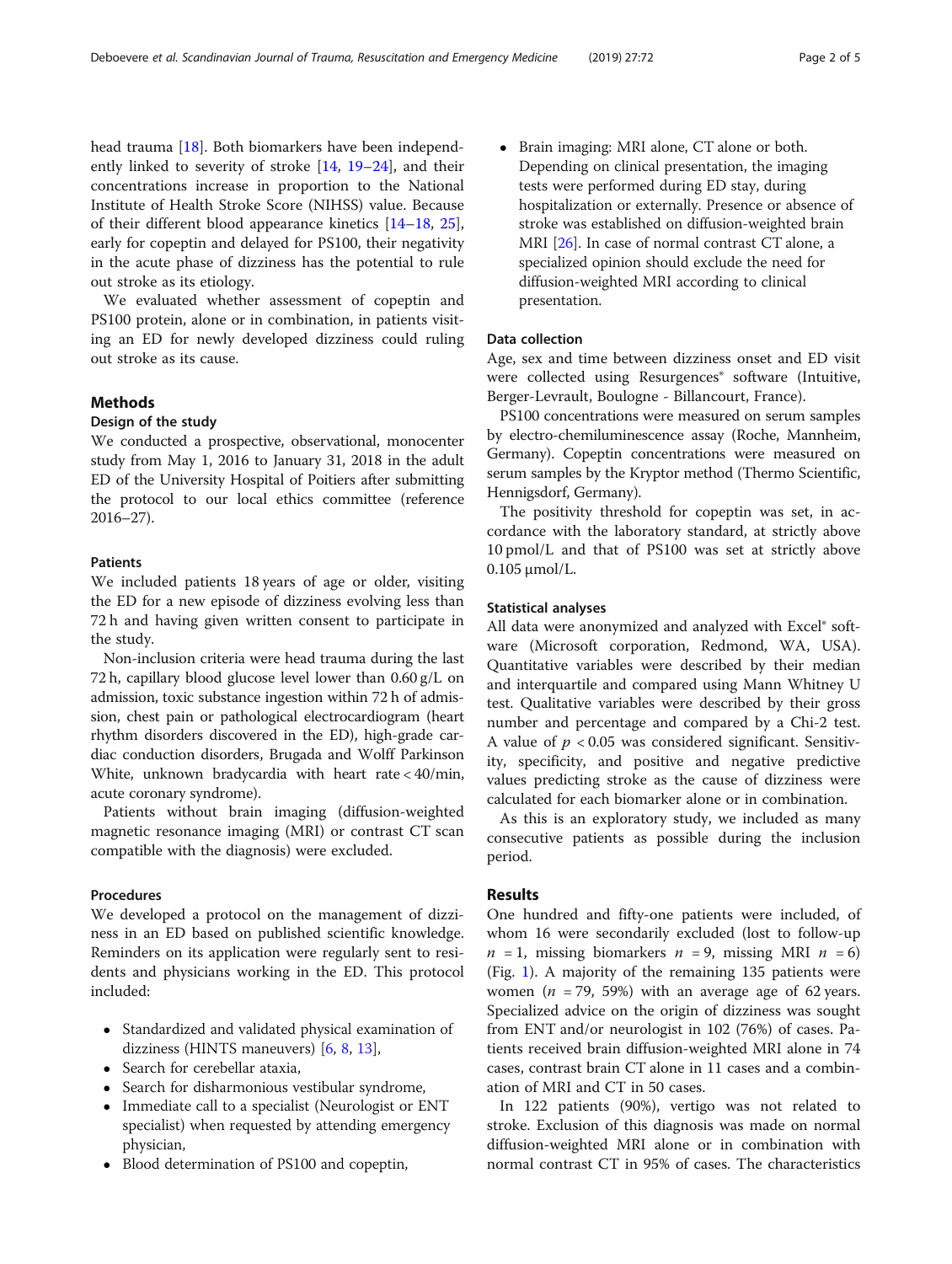of patients with and without stroke are summarized in Table [1](#page-3-0). Those with stroke causing dizziness were older. Conversely, there was no difference in gender and time between dizziness onset and clinical examination between the 2 groups.

PS100 and copeptin concentrations above normal values were more frequent in patients having stroke (Table [1\)](#page-3-0) than in those without stroke.

Table [2](#page-3-0) shows the performance of copeptin and PS100, alone or in combination, to diagnose or rule out stroke as the cause of dizziness.

#### **Discussion**

In this study, absence of both copeptin and PS100 elevation effectively excluded stroke as the main cause of dizziness in patients visiting EDs for a new episode.

Dizziness is one of the most frequent symptoms occasioning ED visits. One goal for emergency physicians is to eliminate a neurovascular etiology that

may require specific management as soon as possible. Typical clinic presentations are quickly referred to a neurologist, but atypical forms pose difficult diagnostic orientations, and may be responsible for treatment delay and worsened outcome. Biomarkers seem to provide diagnostic assistance in situations of uncertainty or difficulty in accessing specific imaging. However, delays in obtaining biomarker results do not currently justify their routine use in patients with highly probable diagnosis of stroke. Brain imaging is preferable, particularly in settings compatible with thrombolysis use. Our results are consistent with those previously reported by Purrucker and colleagues performed in similar patients [\[27](#page-4-0)]; in their study, PS100 concentrations were significantly higher in patients with stroke compared to those without (0.069 ng/ml versus 0.047 ng/ml,  $p < 0.001$ ), with 94% sensitivity and 32% specificity for stroke diagnosis in cases of PS100 elevation.

<span id="page-2-0"></span>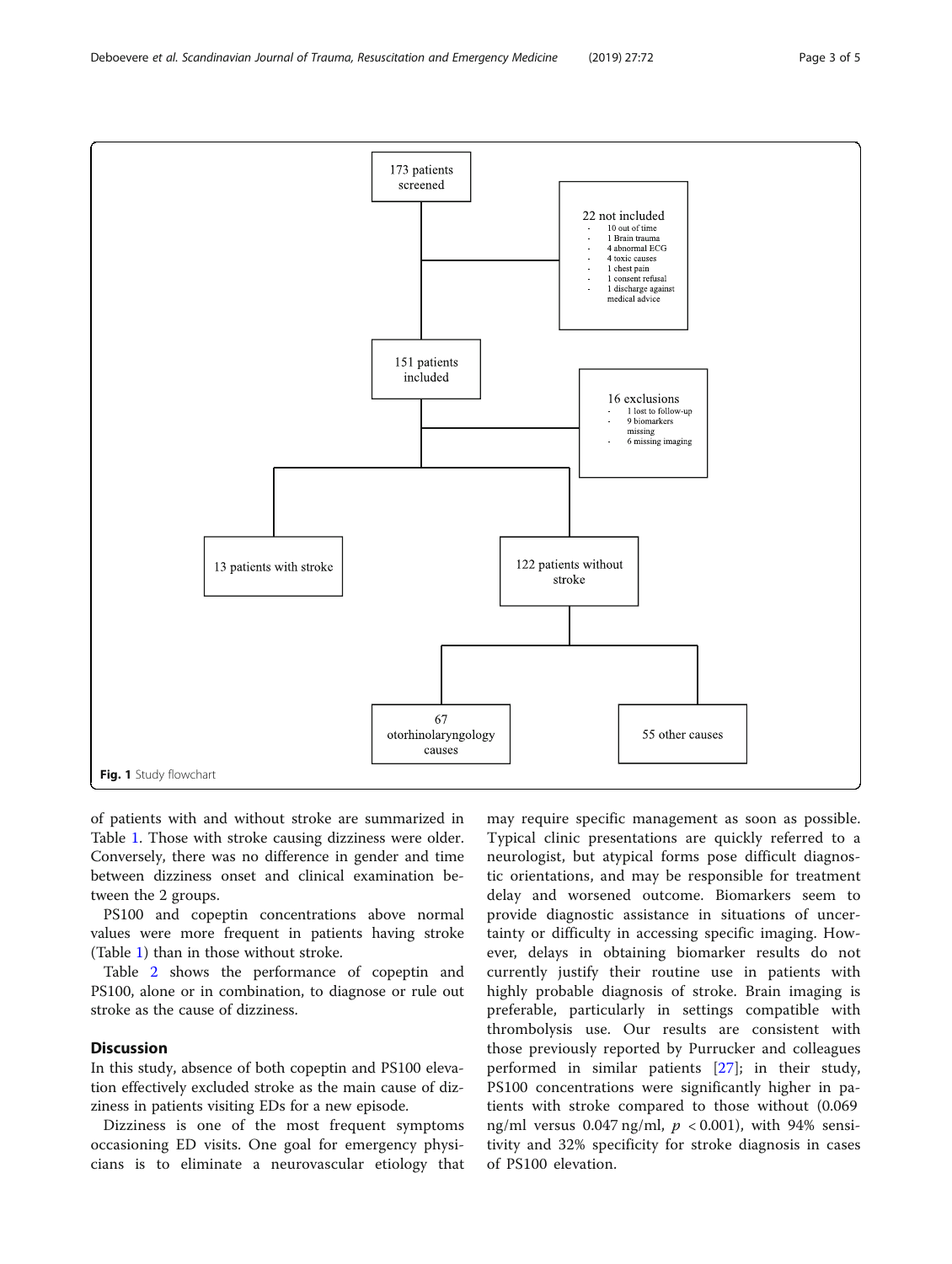|                                                | Stroke<br>$(n = 13)$   | No stroke<br>$(n = 122)$ | $P$ value |
|------------------------------------------------|------------------------|--------------------------|-----------|
| Age (yrs)                                      | 70 [62-78]             | 60 [42-71]               | 0.023     |
| Male sex                                       | 6(46)                  | 51 (42)                  | 0.76      |
| Delay between dizziness onset and ED visit (h) | $12 [8.5 - 30]$        | $12 [6 - 24]$            | 0.395     |
| Clinical data                                  |                        |                          |           |
| Positive HINT maneuvers                        | 5(38.5)                | 29(24)                   | 0.246     |
| Positive nystagmus test                        | 5(38.5)                | 28(3)                    | 0.216     |
| Positive HIT test                              | 1(7)                   | 10(8)                    |           |
| Positive skew test                             | 1(7)                   | 1(1)                     | 0.184     |
| Biomarker data                                 |                        |                          |           |
| Copeptin value (µmol/L)                        | 70 [13.5-141]          | $10.5$ [4-31]            | 0.065     |
| Copeptin >normal value                         | 10(76)                 | 61 (50)                  | 0.002     |
| S100 protein value (pmol/L)                    | $0.11$ $[0.04 - 0.65]$ | $0.05$ $[0.04 - 0.06]$   | < 0.0001  |
| \$100 protein >normal value                    | 7(54)                  | 4(3)                     | 0.002     |
| Brain imaging                                  |                        |                          |           |
| Tomodensitometry                               | 5(38)                  | 6(5)                     | 0.001     |
| Magnetic resonance imaging                     | 3(23)                  | 71 (58)                  | 0.02      |
| Both                                           | 5(38)                  | 45 (37)                  | 0.91      |

<span id="page-3-0"></span>Table 1 Patient characteristics, biomarker values and brain imaging type in patients with or without stroke as the main cause of a new episode of dizziness

Results are expressed as median [Interquartile range] or number (percentage)

The interest in combining the two biomarkers is explained by their different kinetic profiles. Copeptin rises in the first hours following endogenous stress and quickly decreases below normal values [[19,](#page-4-0) [26,](#page-4-0) [28](#page-4-0), [29](#page-4-0)]. Conversely, PS100 increase is delayed after stroke, until brain necrosis occurs, but lasts longer [\[25](#page-4-0)] .

Our study has several limitations. First, our population came from a monocentric cohort and the number of patients included ( $n = 135$ ) was limited, with only 13 stroke episodes. Second, 11 (8%) included patients did not receive reference brain imaging (MRI). However, the risk of misdiagnosis is probably low since these 11 patients received contrast brain CT that was either abnormal  $(n = 5)$ , thereby confirming the diagnosis of stroke, or normal ( $n = 6$ ) but, following expert opinion, ruling out stroke.

To the best of our knowledge, our study is the first to examine the value of copeptin and PS100 used in combination as means of ruling out central origin of

dizziness in patients visiting EDs for a new episode. Stroke was mainly identified on reference brain imaging. The use of biomarkers is probably not useful in situations where the diagnostic suspicion of stroke is high, especially in the early hours, when imaging diagnoses and guides therapeutic management. Conversely, they could be recommended in situations of uncertainty, where the emergency physician is often alone, with limited access to reference imaging. More studies with larger cohorts are required to confirm our results, and to better define the place of these biomarkers in the diagnostic strategy.

#### Conclusions

Absence of copeptin and PS100 elevation seems to ruling out the diagnosis of stroke in patients visiting the ED for a new episode of dizziness. These results need to be confirmed in a large-scale study.

Table 2 Diagnostic values of copeptin and S100 protein, alone or in combination, to ruling out stroke as the main cause of a new episode of dizziness

|              | Sensitivity        | Specificity            | Positive predictive value | Negative predictive value |
|--------------|--------------------|------------------------|---------------------------|---------------------------|
| Copeptin     | $0.77$ [0.50-0.91] | $0.50$ $[0.49 - 0.58]$ | $0.14$ $[0.08 - 0.24]$    | $0.93$ $[0.87 - 0.98]$    |
| S100 protein | $0.54$ [0.29-0.77] | $0.97$ $[0.92 - 0.99]$ | $0.64$ $[0.35 - 0.84]$    | $0.95$ $[0.90 - 0.98]$    |
| Both         | 1 [0.77–1]         | $0.48$ $[0.40 - 0.57]$ | $0.14$ $[0.11 - 0.27]$    | $[0.94 - 1]$              |

Values in brackets are 95% confidence interval